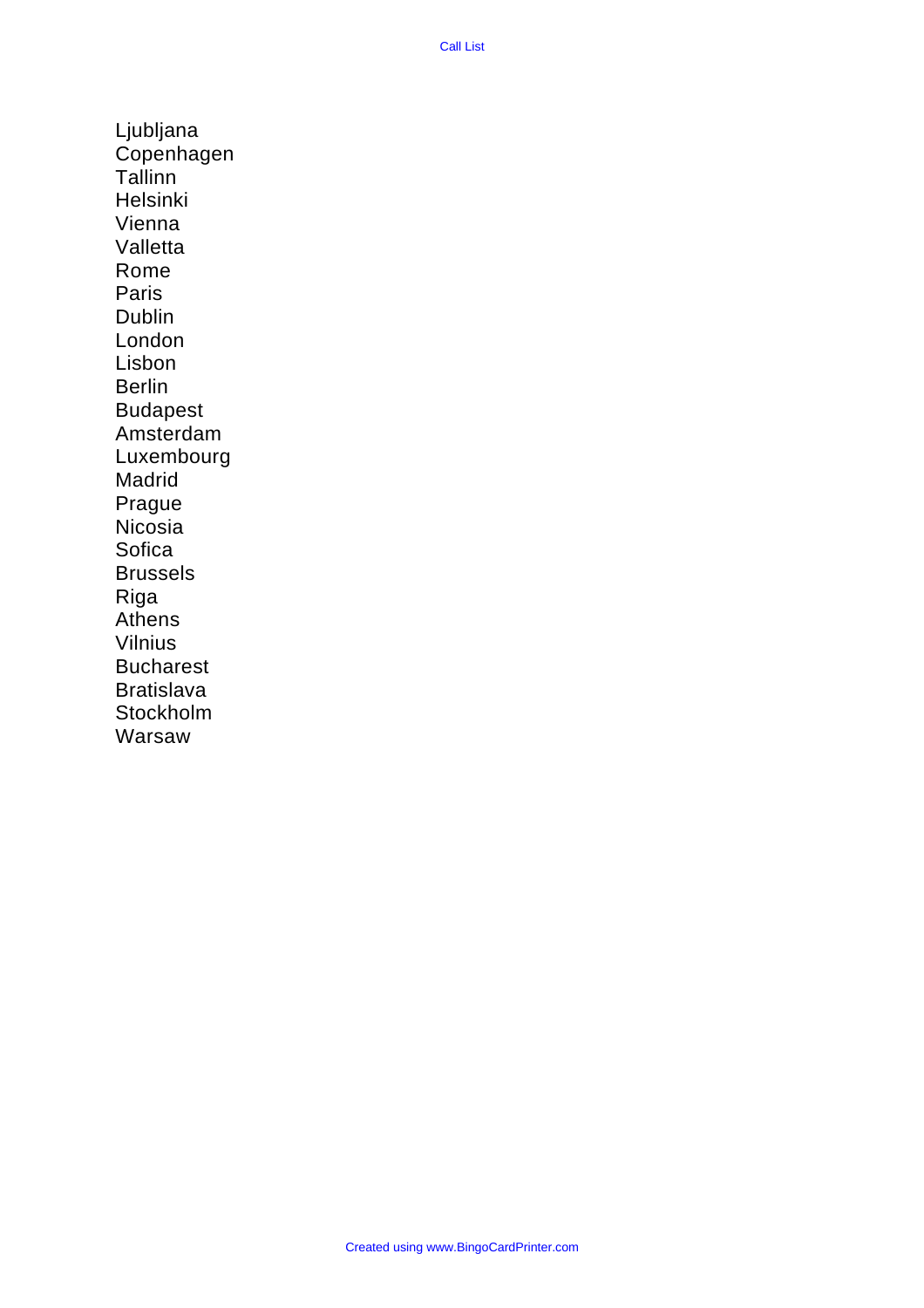| $\bm{\mathsf{B}}$ |                 | N                    | G              |                  |
|-------------------|-----------------|----------------------|----------------|------------------|
| Ljubljana         | <b>Valletta</b> | Lisbon               | Luxembourg     | <b>Brussels</b>  |
| Copenhagen        | Rome            | <b>Berlin</b>        | <b>Madrid</b>  | Riga             |
| <b>Tallinn</b>    | <b>Paris</b>    | Free<br><b>Space</b> | Prague         | <b>Athens</b>    |
| <b>Helsinki</b>   | <b>Dublin</b>   | <b>Budapest</b>      | <b>Nicosia</b> | <b>Vilnius</b>   |
| Vienna            | London          | <b>Amsterdam</b>     | <b>Sofica</b>  | <b>Bucharest</b> |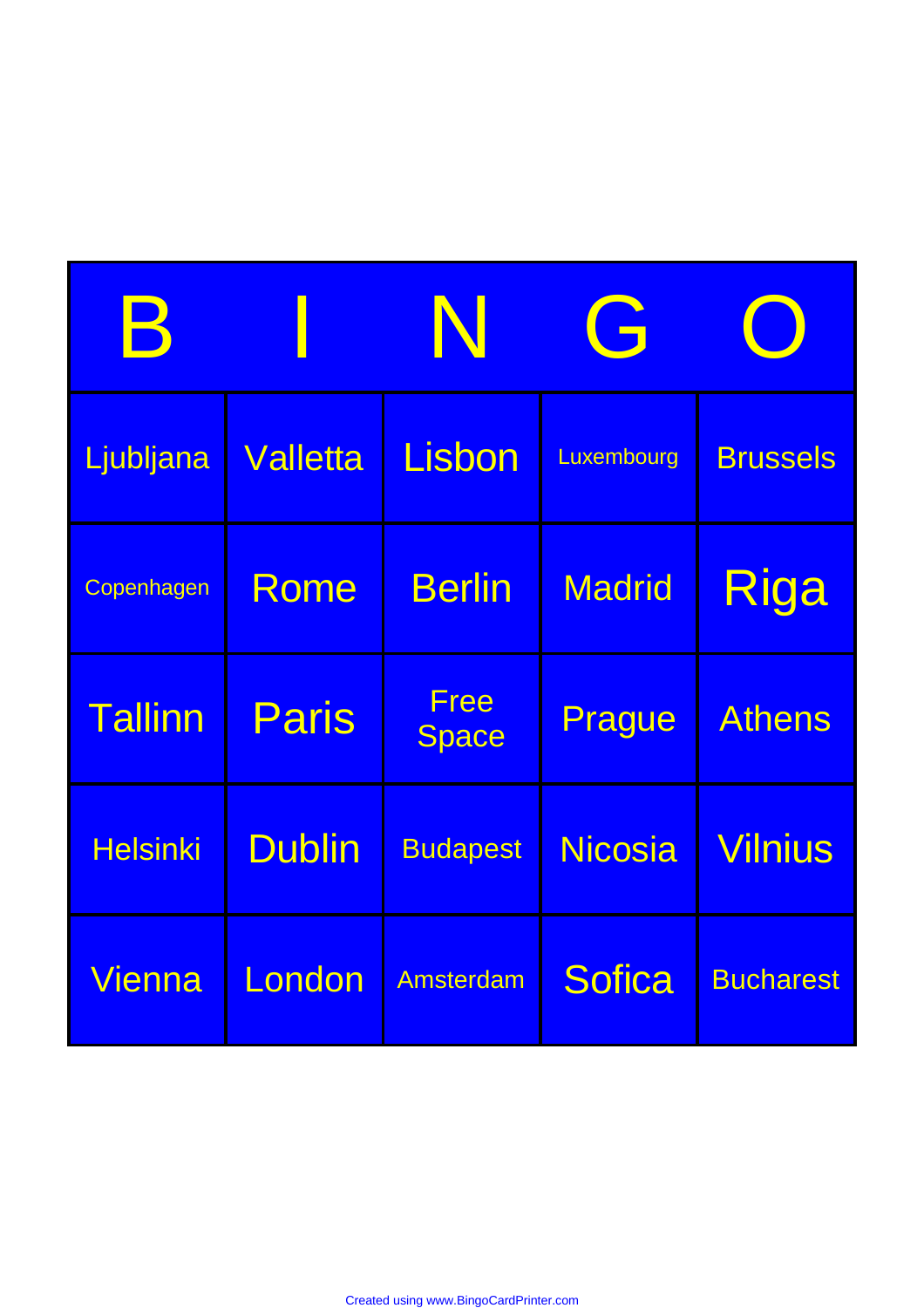| B               |                  | N                    | G              |                   |
|-----------------|------------------|----------------------|----------------|-------------------|
| <b>Budapest</b> | <b>Madrid</b>    | <b>Athens</b>        | Rome           | <b>Vilnius</b>    |
| Luxembourg      | <b>Sofica</b>    | Copenhagen           | <b>Warsaw</b>  | <b>Bratislava</b> |
| Paris           | <b>Stockholm</b> | Free<br><b>Space</b> | <b>Berlin</b>  | <b>Bucharest</b>  |
| Ljubljana       | <b>Nicosia</b>   | <b>Brussels</b>      | <b>Tallinn</b> | <b>Helsinki</b>   |
| Riga            | <b>Valletta</b>  | Prague               | London         | Amsterdam         |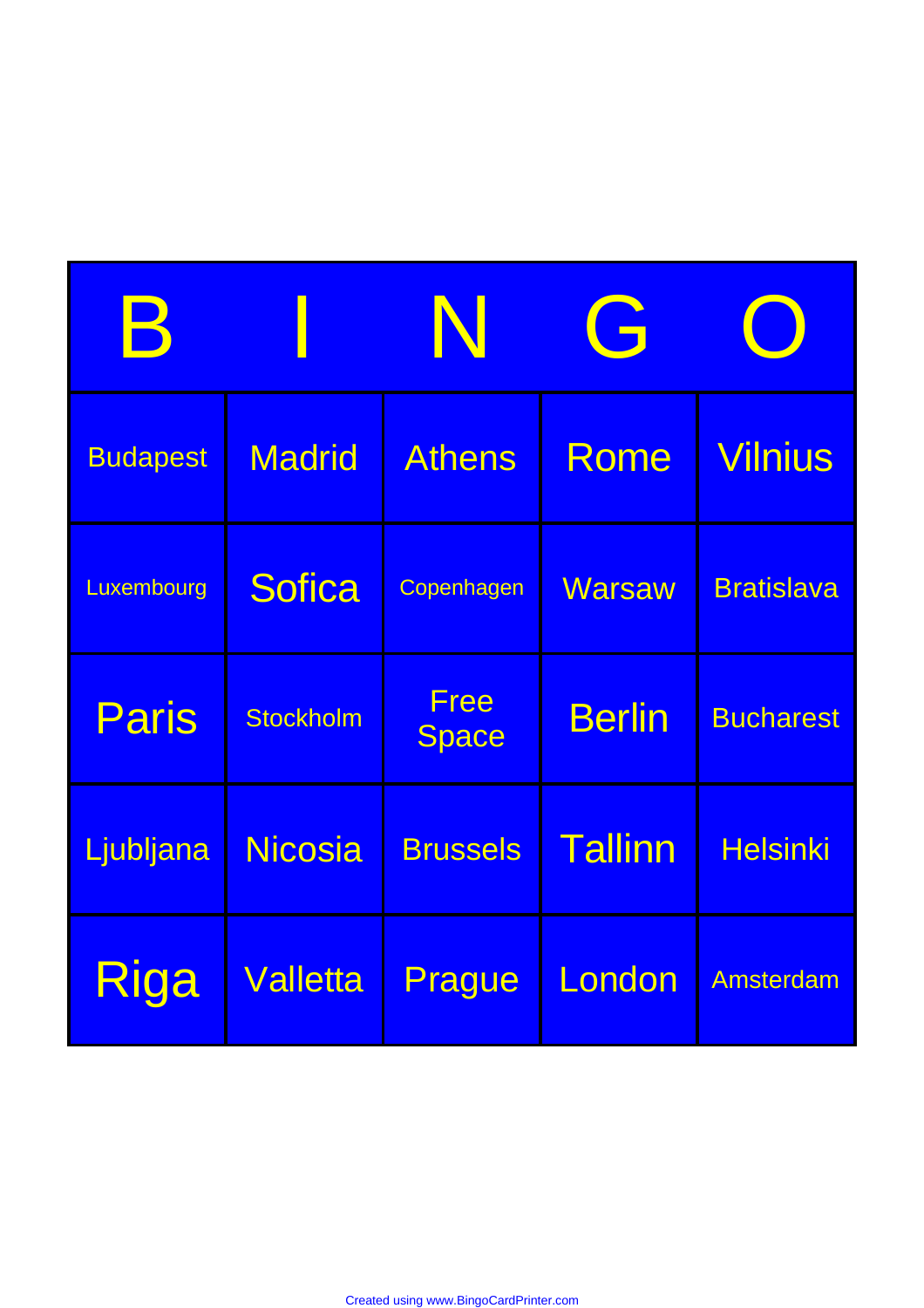| B                |                 | N                    | G                 |                 |
|------------------|-----------------|----------------------|-------------------|-----------------|
| London           | <b>Athens</b>   | <b>Budapest</b>      | <b>Helsinki</b>   | <b>Vilnius</b>  |
| Copenhagen       | <b>Brussels</b> | Prague               | Riga              | <b>Sofica</b>   |
| <b>Tallinn</b>   | Lisbon          | <b>Free</b><br>Space | <b>Stockholm</b>  | <b>Valletta</b> |
| <b>Warsaw</b>    | Ljubljana       | Luxembourg           | <b>Bratislava</b> | <b>Madrid</b>   |
| <b>Amsterdam</b> | <b>Dublin</b>   | Vienna               | <b>Berlin</b>     | Rome            |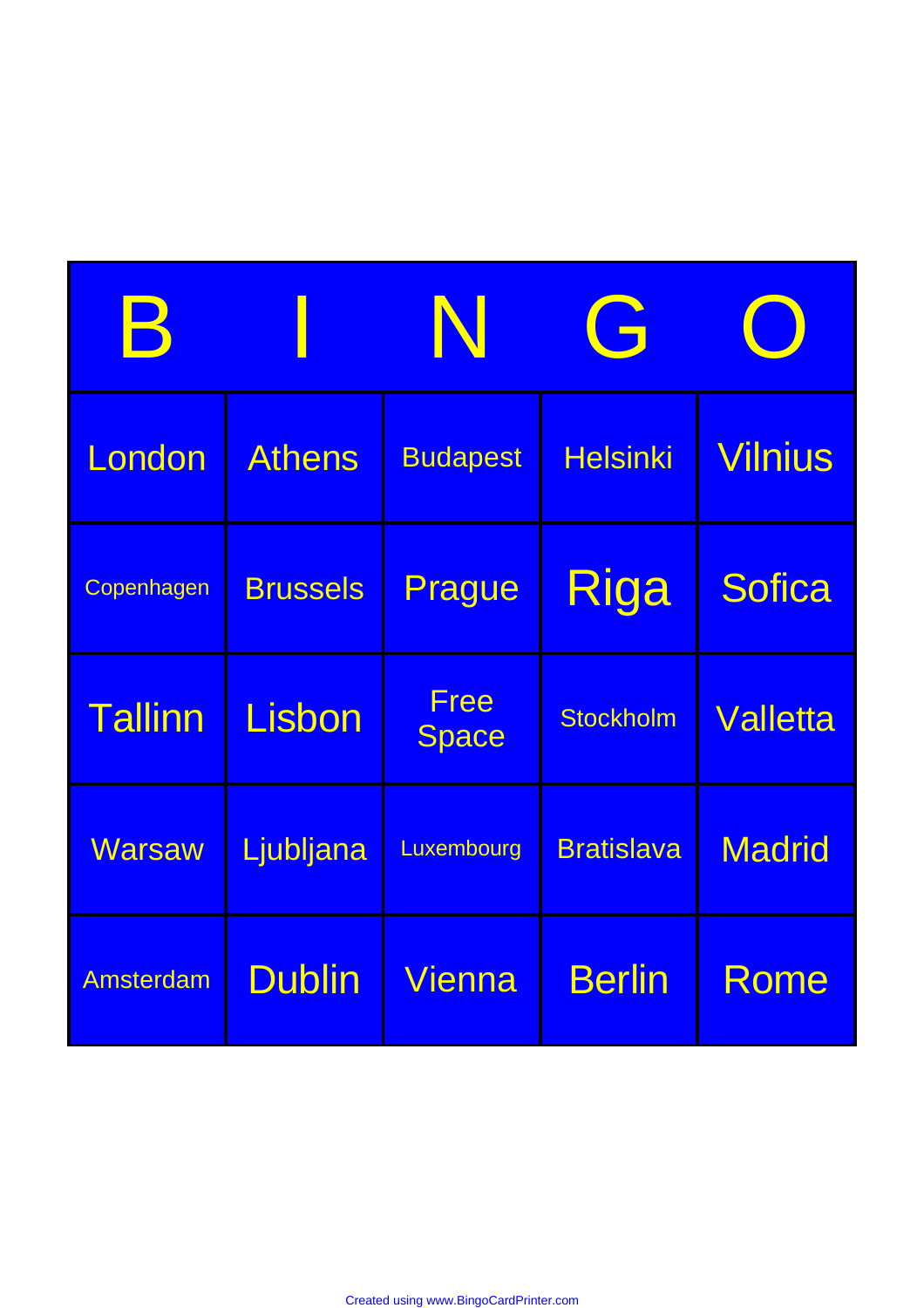| $\bm{\mathsf{B}}$ |                 | N                           | G                 |                |
|-------------------|-----------------|-----------------------------|-------------------|----------------|
| <b>Athens</b>     | Luxembourg      | <b>Sofica</b>               | Prague            | Ljubljana      |
| <b>Budapest</b>   | <b>Valletta</b> | <b>Helsinki</b>             | Amsterdam         | <b>Vilnius</b> |
| <b>Dublin</b>     | Rome            | <b>Free</b><br><b>Space</b> | <b>Nicosia</b>    | <b>Tallinn</b> |
| Riga              | <b>Brussels</b> | London                      | Copenhagen        | Paris          |
| <b>Stockholm</b>  | Vienna          | <b>Madrid</b>               | <b>Bratislava</b> | <b>Warsaw</b>  |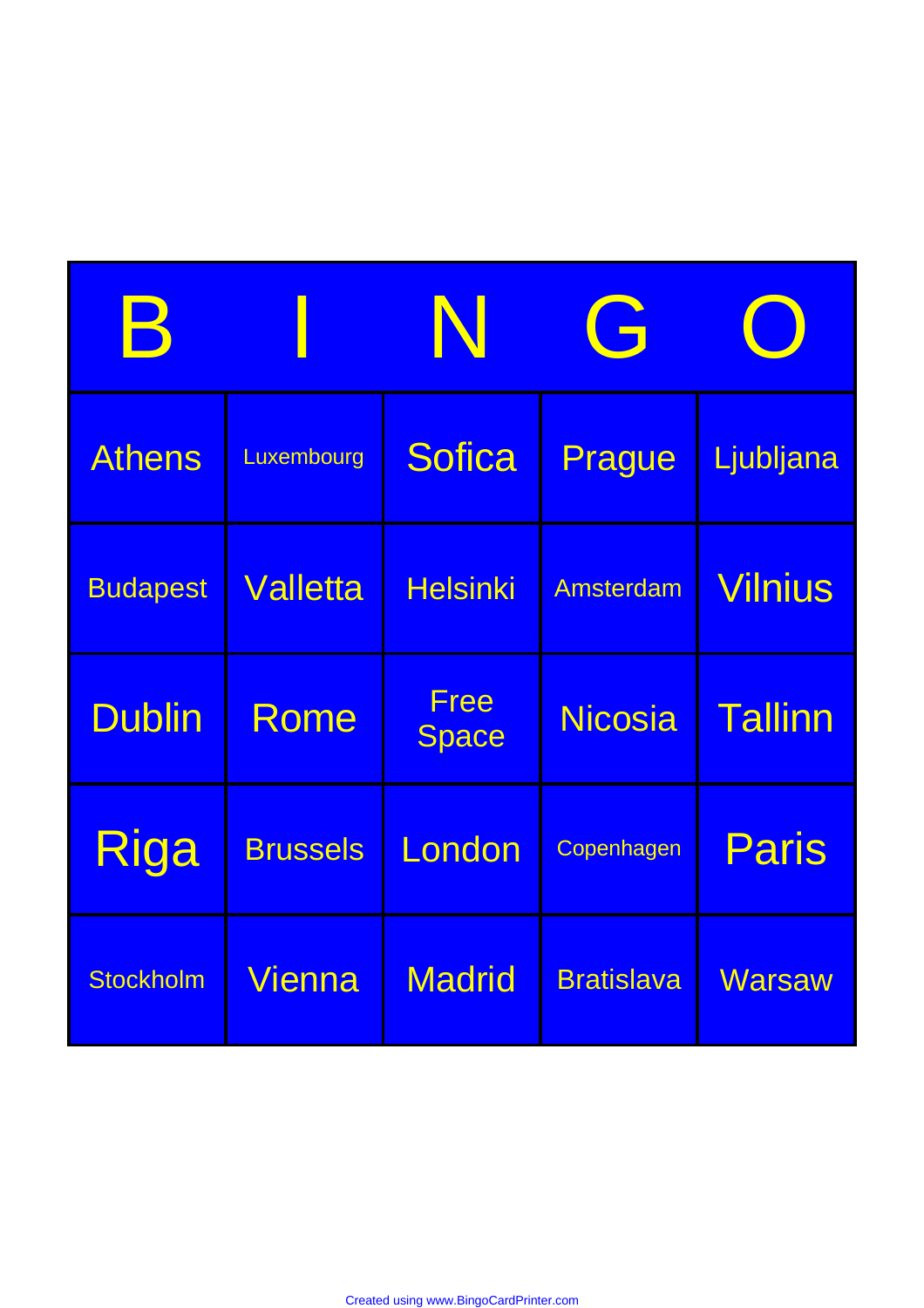| В               |                 | N                    | G                 |                  |
|-----------------|-----------------|----------------------|-------------------|------------------|
| <b>Helsinki</b> | Lisbon          | Prague               | <b>Bratislava</b> | <b>Athens</b>    |
| <b>Madrid</b>   | <b>Warsaw</b>   | Riga                 | Luxembourg        | <b>Sofica</b>    |
| Copenhagen      | <b>Valletta</b> | Free<br><b>Space</b> | <b>Dublin</b>     | Ljubljana        |
| <b>Tallinn</b>  | Rome            | Paris                | <b>Vilnius</b>    | <b>Bucharest</b> |
| <b>Nicosia</b>  | Stockholm       | <b>Budapest</b>      | London            | <b>Amsterdam</b> |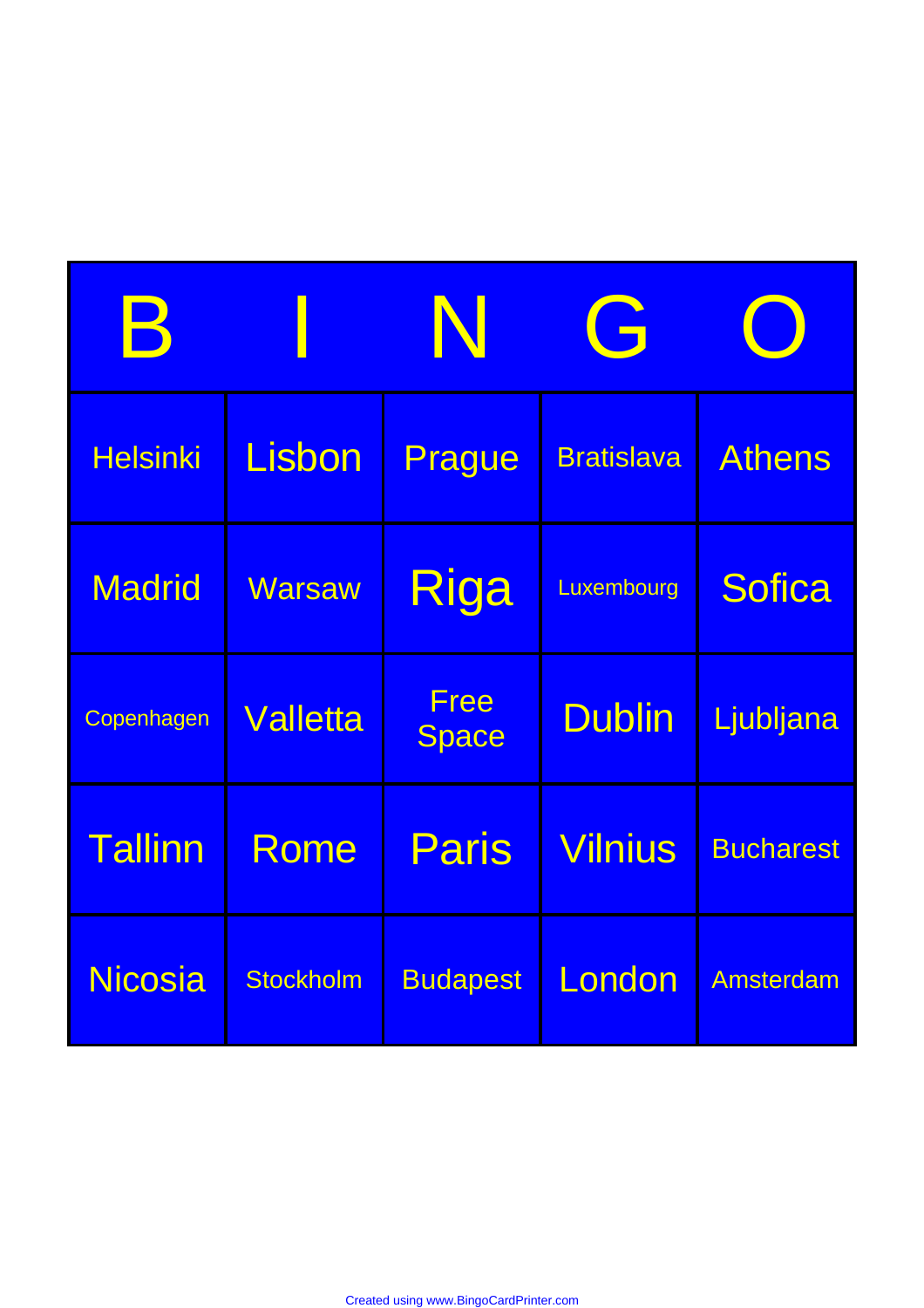| $\bm{\mathsf{B}}$ |                  | N                    | G               |                  |
|-------------------|------------------|----------------------|-----------------|------------------|
| <b>Budapest</b>   | <b>Dublin</b>    | <b>Bratislava</b>    | Copenhagen      | <b>Helsinki</b>  |
| London            | <b>Amsterdam</b> | <b>Athens</b>        | <b>Valletta</b> | Lisbon           |
| Ljubljana         | <b>Paris</b>     | Free<br><b>Space</b> | Rome            | <b>Brussels</b>  |
| <b>Berlin</b>     | <b>Sofica</b>    | <b>Vilnius</b>       | <b>Tallinn</b>  | <b>Stockholm</b> |
| Luxembourg        | Prague           | Vienna               | <b>Madrid</b>   | <b>Bucharest</b> |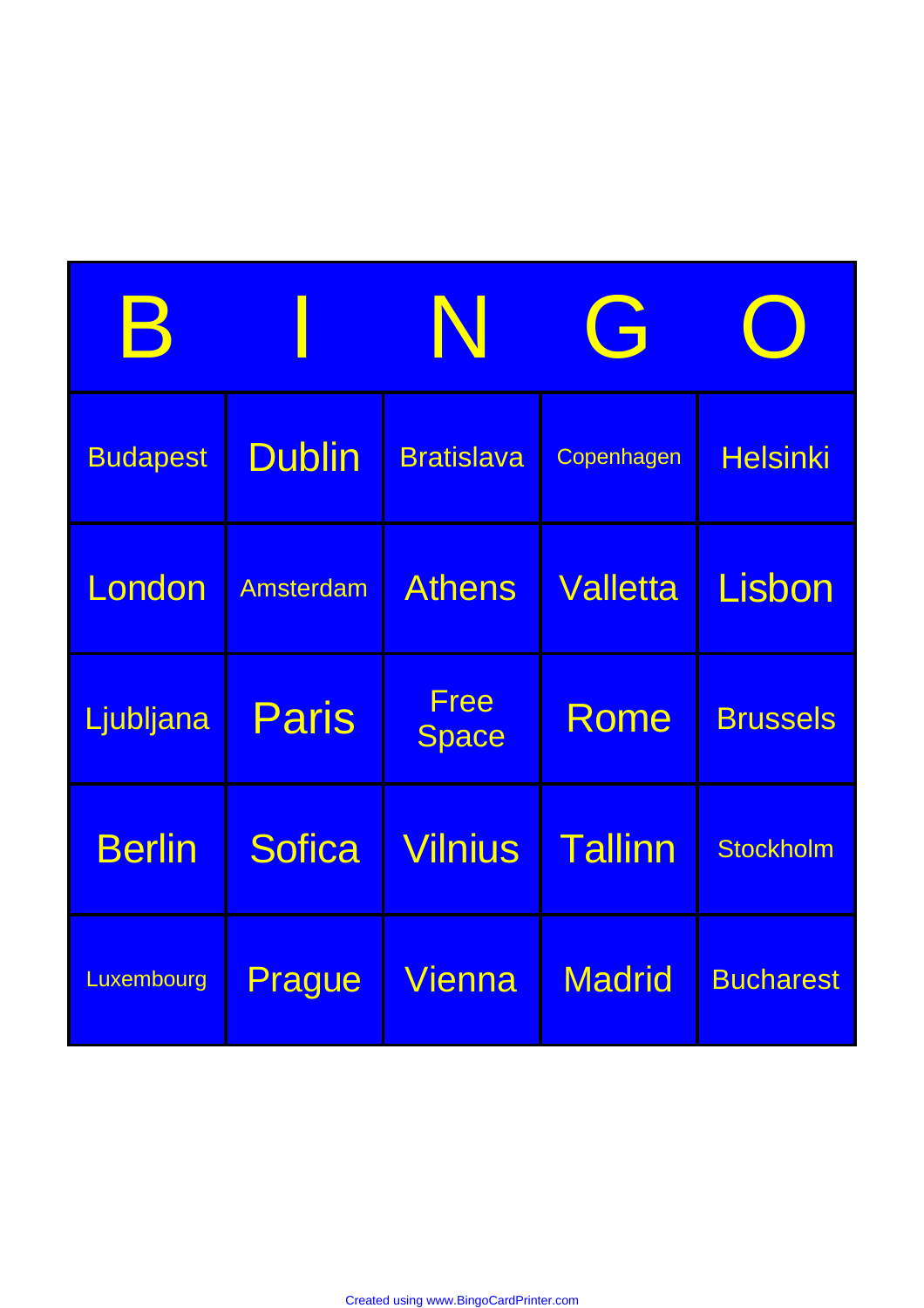| В                |                | N                           | G                |                 |
|------------------|----------------|-----------------------------|------------------|-----------------|
| <b>Paris</b>     | <b>Tallinn</b> | Vienna                      | <b>Helsinki</b>  | <b>Budapest</b> |
| Copenhagen       | Lisbon         | <b>Bratislava</b>           | <b>Vilnius</b>   | Luxembourg      |
| <b>Berlin</b>    | Ljubljana      | <b>Free</b><br><b>Space</b> | <b>Warsaw</b>    | <b>Brussels</b> |
| <b>Stockholm</b> | Riga           | Prague                      | <b>Amsterdam</b> | <b>Dublin</b>   |
| <b>Athens</b>    | <b>Madrid</b>  | London                      | <b>Nicosia</b>   | <b>Sofica</b>   |